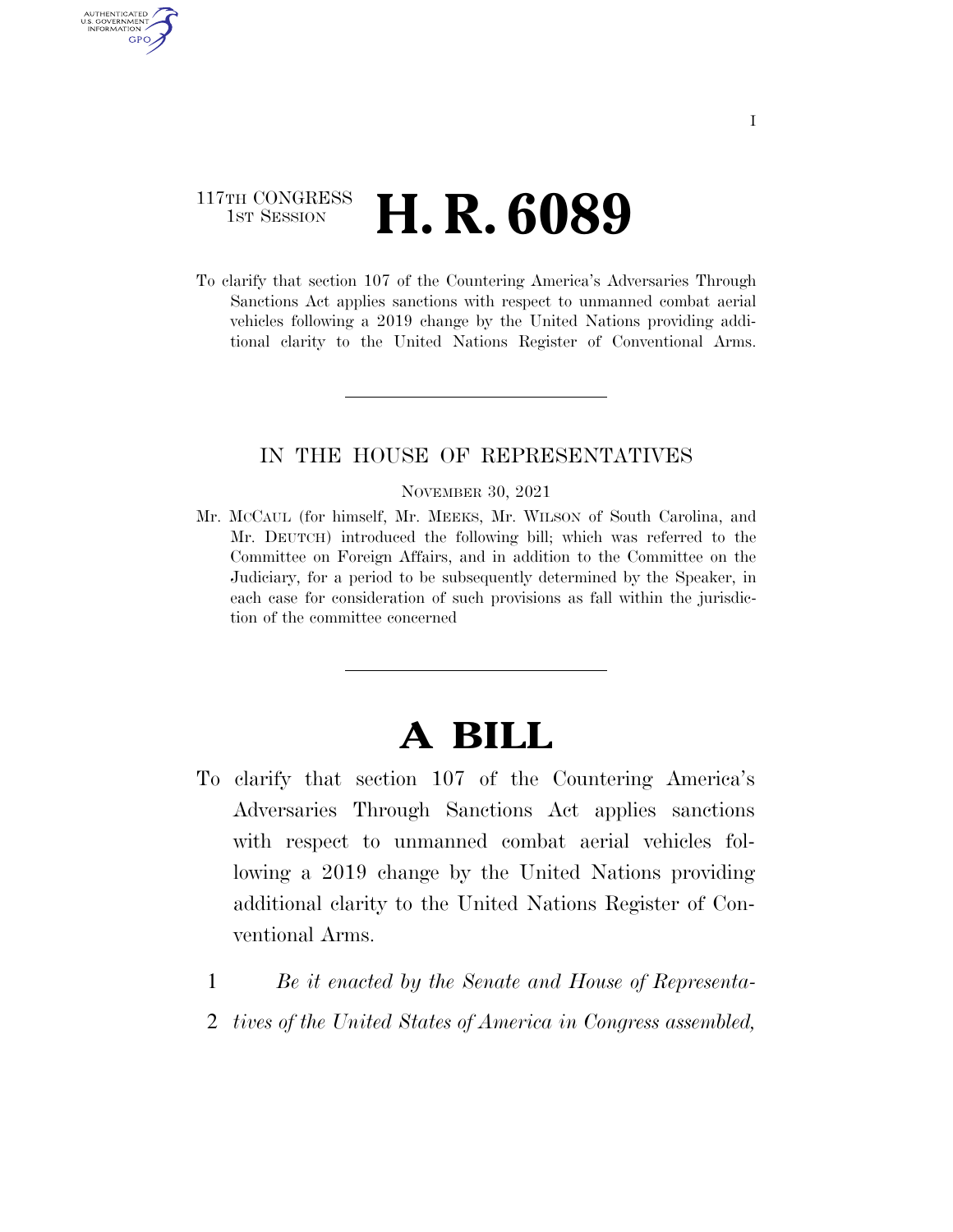### **SECTION 1. SHORT TITLE.**

 This Act may be cited as the ''Stop Iranian Drones Act''.

### **SEC. 2. FINDINGS.**

Congress finds the following:

 (1) A July 15, 2013, United Nations General Assembly Report on the continuing operation of the United Nations Register of Conventional Arms and its further development (document A/68/140) states in paragraph 45, ''The Group noted the discussion of the 2006 Group that category IV already covered armed unmanned aerial vehicles and of the 2009 Group on a proposal to include a new category for such vehicles. The Group reviewed proposals for pro-viding greater clarity to category IV.''.

 (2) Section 107 of the Countering America's Adversaries Through Sanctions Act (22 U.S.C. 9406), enacted August 2, 2017, requires the Presi- dent to impose sanctions on any person that the President determines ''knowingly engages in any ac- tivity that materially contributes to the supply, sale, or transfer directly or indirectly to or from Iran, or for the use in or benefit of Iran, of any battle tanks, armored combat vehicles, large caliber artillery sys- tems, combat aircraft, attack helicopters, warships, missiles or missile systems, as defined for the pur-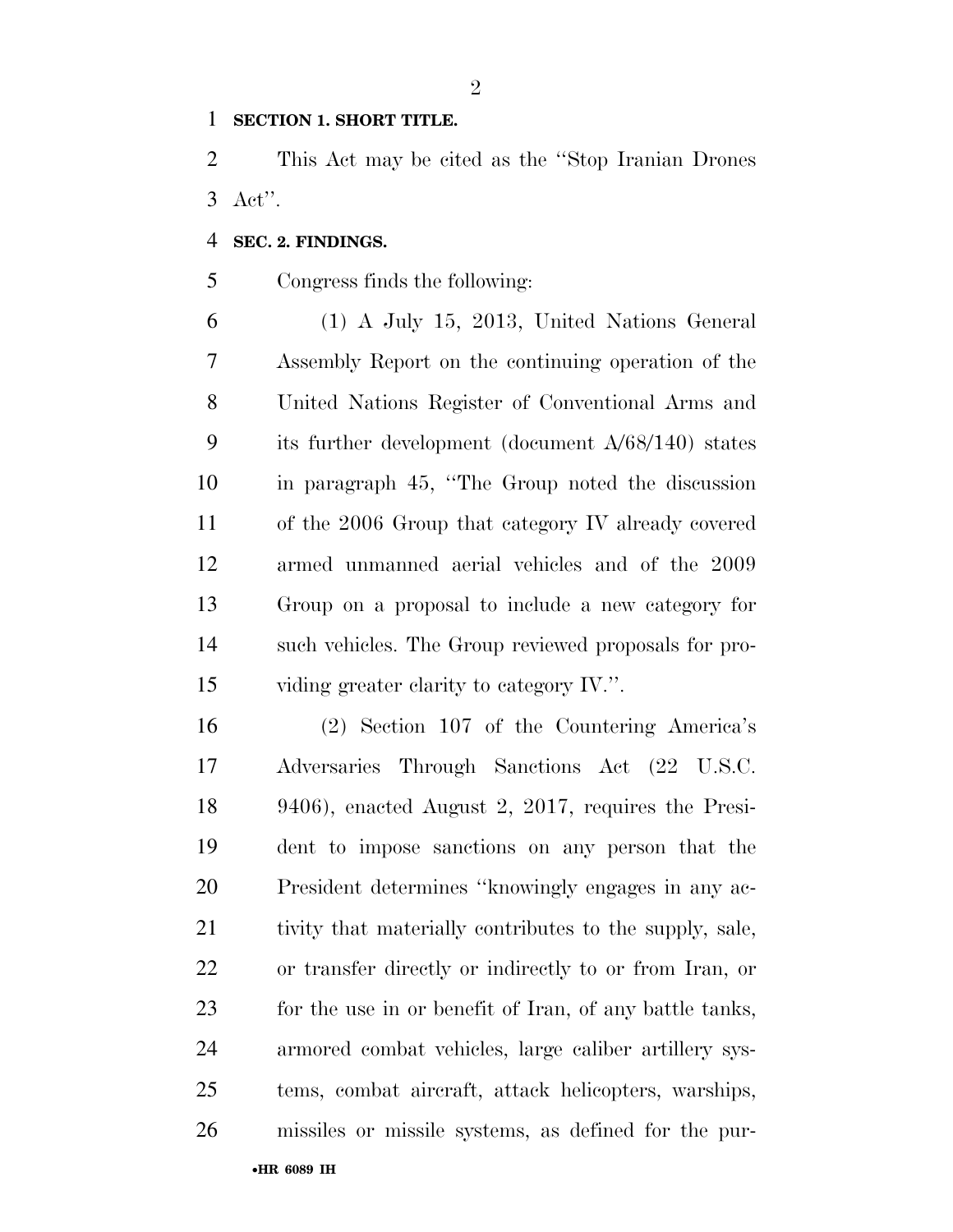| $\mathbf{1}$   | pose of the United Nations Register of Conventional        |
|----------------|------------------------------------------------------------|
| $\overline{2}$ | Arms, or related materiel, including spare parts".         |
| 3              | In 2019, the United Nations formally<br><b>(3)</b>         |
| $\overline{4}$ | changed the heading of category IV of the United           |
| 5              | Nations Register of Conventional Arms to "combat"          |
| 6              | aircraft and unmanned combat aerial vehicles".             |
| 7              | SEC. 3. STATEMENT OF POLICY.                               |
| 8              | It shall be the policy of the United States to prevent     |
| 9              | Iran and Iranian-aligned terrorist and militia groups from |
| 10             | acquiring unmanned aerial vehicles, including commer-      |
| 11             | cially available component parts, that can be used in at-  |
| 12             | tacks against United States persons and partner nations.   |
| 13             | SEC. 4. AMENDMENT TO COUNTERING AMERICA'S ADVER-           |
| 14             | SARIES THROUGH SANCTIONS ACT RELATING                      |
| 15             | TO SANCTIONS WITH RESPECT TO IRAN.                         |
|                |                                                            |
| 16             | (a) IN GENERAL.—Section 107 of the Countering              |
| 17             | America's Adversaries Through Sanctions Act (22 U.S.C.     |
|                | $18 \quad 9406$ ) is amended—                              |
| 19             | (1) in the section heading, by striking " $EN-$            |
| 20             | FORCEMENT OF ARMS EMBARGOS" and insert-                    |
| 21             | ing "SANCTIONS WITH RESPECT TO MAJOR                       |
| 22             | <b>CONVENTIONAL ARMS</b> "; and                            |
| 23             | $(2)$ in subsection $(a)(1)$ , by inserting "or un-        |
| 24             | manned combat aerial vehicles" after "combat air-          |